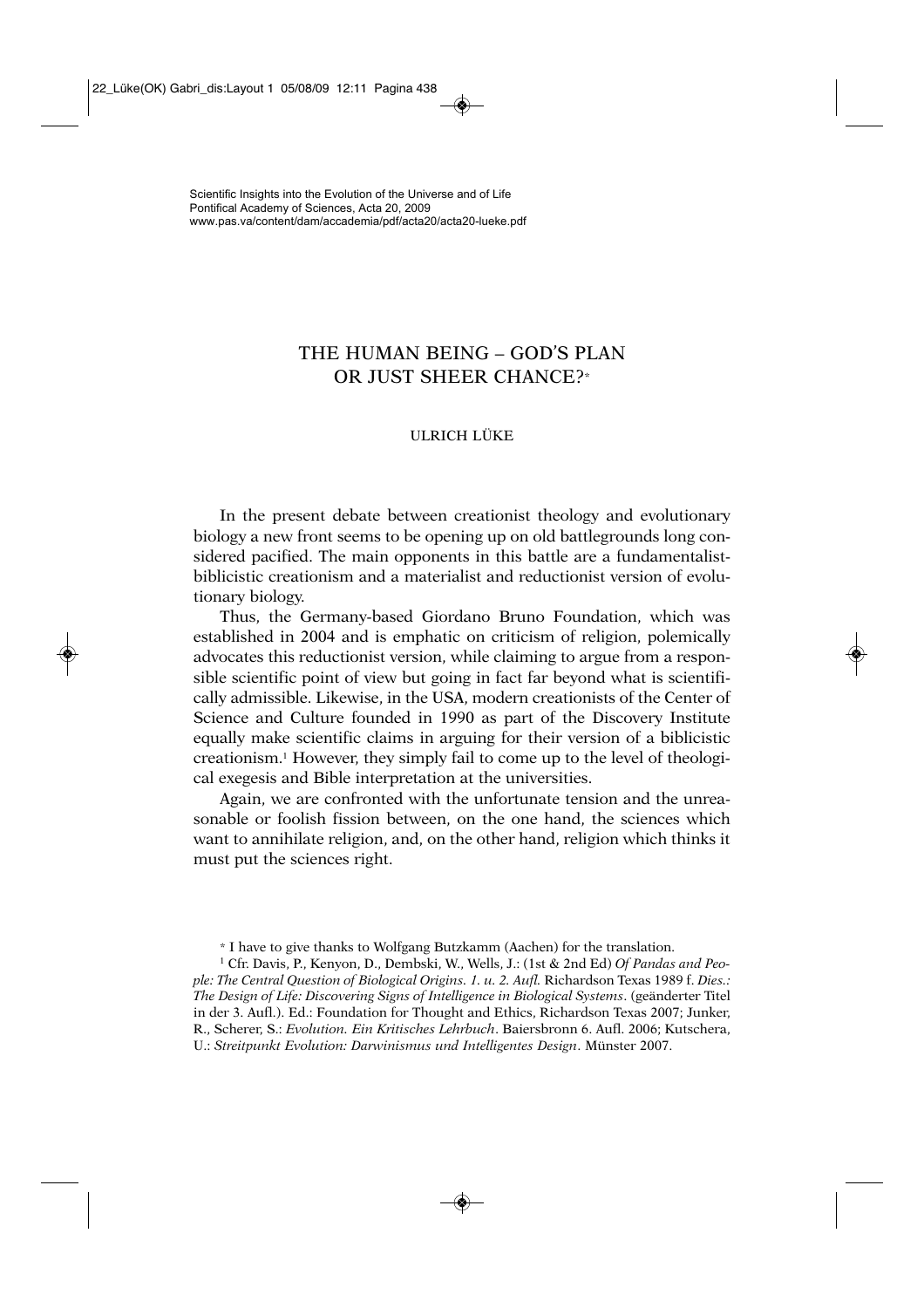#### 1. THE PROBLEM OF AN ALL-ENCOMPASSING THEORY

A central point of contention has been the concept of chance and the consequences deriving from it, consequences both for our individual lives and for our intellectual sense of self as a human being.

Some evolutionary biologists claim that due to the randomness of mutation there is no sense in evolution, and even more than that, that such a sense would theoretically be quite impossible. They espouse ideas held by the molecular biologist Jacques Monod in his book C*hance and Necessity,* (who famously said: 'The universe was not pregnant with life, nor the biosphere with man'). According to him, the existence of chance in the evolution and reproduction of life excludes the idea of design, plan, or God as a sense-giving, purposeful planner. On the other hand, religion is a phenomenon we simply cannot overlook; it is a visible, tangible, and, it seems, ineradicable reality, and, along with it, the assumption of an all-comprising, divine plan is equally realistic. Does man owe his existence to mere chance, be it pleasant or pitiable, or is he the result of divine Providence? This is *the* alternative we are faced with.

Although many evolutionary biologists deny such an all-encompassing divine plan, something of the sort is implied when they interpret the phenomenon of religion in a biological, population-dynamic way. In the words of A. von Hayek: 'Religion survives, because it produces offspring'. This is their tenet or dogma, and one could add, 'not because it is true or because there is a God'.

Accordingly, religion makes sense in a way religious man is not aware of, and that sense is said to lie in a 'side effect', namely, an optimized care for offspring, which is then made its main function and only sense. Thus, on the quiet and almost secretly, a sense emerges after all, despite all that chance. It is, however, a biological sense, not a theological one.

It is imaginable that man, although endowed with a vague idea, cannot understand the entire concept, because he must always remain its integral part and cannot be or become its uninvolved observer facing the world from an outside perspective.

Sometimes there are biologists who want to explain to people of faith, including theologists, that the content of their beliefs is absurd and nothing but a socio-cultural result of evolution. David Sloan Wilson, for example, came forward as a biologist to enlighten theologists in recent times. Because of religious fictions, it would be easier for the human species to cope with the real world. By means of religious practice, men could pro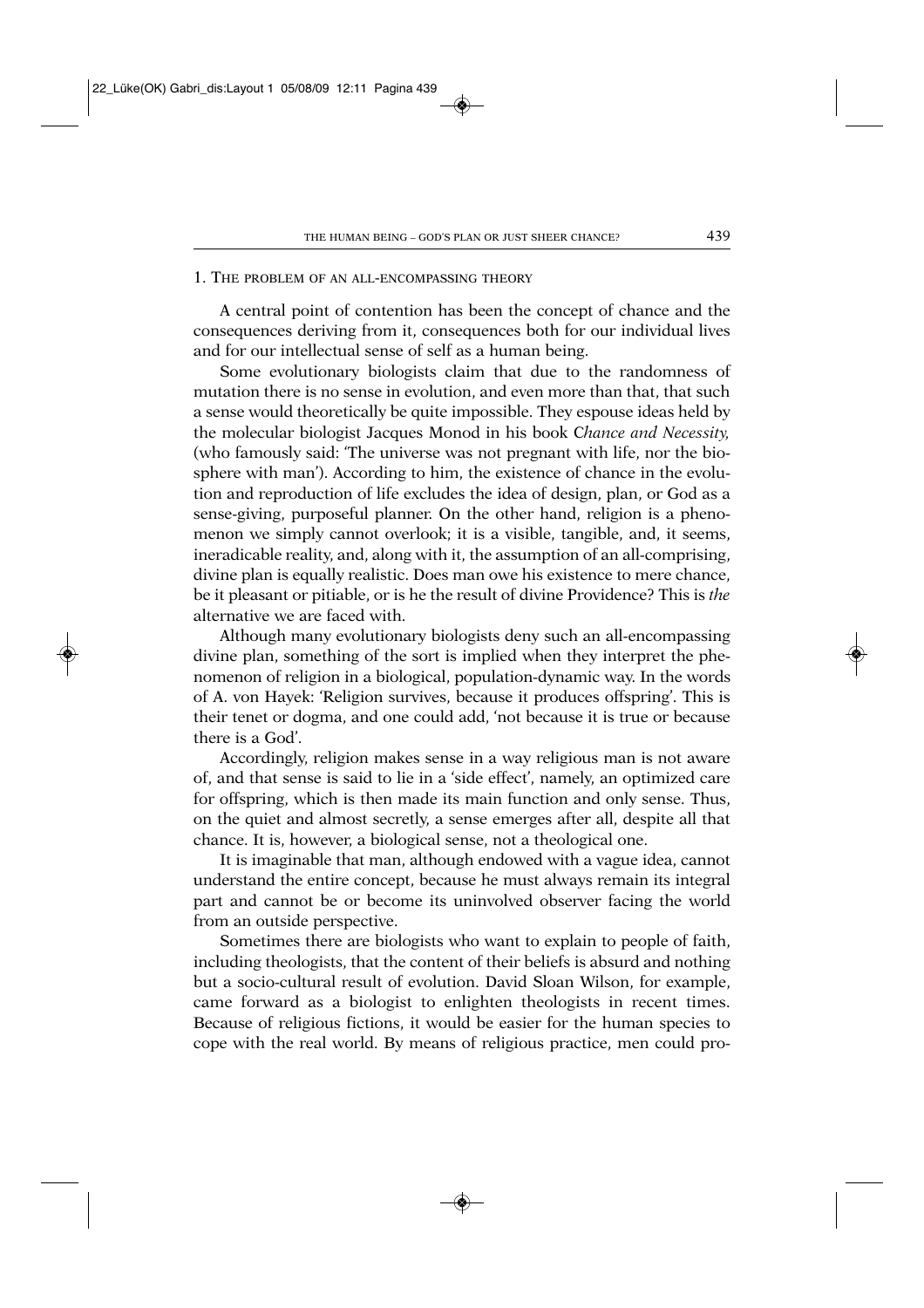duce a brood-friendly environment within a logical structure they didn't really understand themselves.

And then such an advocate of enlightenment, after explaining what religion really is, declares himself an atheist, whatever that means. That strongly reminds me of someone who at the annual meeting of the chess club explains that chess is a dialogically structured exercise to perfect one's motor skills; namely, the fine motor skills for playing chess on a table and the gross motor skills for playing chess on grass. And that this would be the evolutionary gain, which can be understood in biological terms, but cannot be grasped by the chess player.

In addition, this advocate of enlightenment, in order to stress his objectivity, may state that the rules of chess, whose existence the chess player claims, are of no relevance whatsoever and don't need to be taken notice of and that he, the advocate of enlightenment himself, doesn't know them.<sup>2</sup> What kind of enlightenment is this? Perhaps it is good enough for this selfstyled advocate of reason, but not for a reflective person. How pleasantly different is, in contrast, the position of someone like the philosopher Jürgen Habermas, who, before completely denying the genuine significance of religion, at least admits the possibility of just being 'religiously nonmusical' as an individual.

I think we can accept that there is – perhaps – this population-dynamic side-effect, but we cannot accept that it should be the main and only function. Some biologists try to make evolution-theory the main theory in explaining the world as a whole. But there must be a philosophically good argument advanced from outside of biology, which could convince us that the biologist point of view is the best and the one with the highest certainty.

#### 2. THE PROBLEM OF THE NOTION OF CHANCE

To clarify the question of whether chance or a Deity have a hand in this, we have to specify the notion of chance, and this attempt at greater preci-

<sup>2</sup> Bahnsen, U.: Vom Nutzen der Frommen. Der Amerikanische Biologe David Sloan Wilson hält es für erwiesen, dass Glaubensysteme nach den Regeln von Darwins Evolutionstheorie entstehen. Ein Gespräch über den Sinn der Religionen. In: *Die Zeit*, Nr. 52, 21. XII. 2005, S. 33.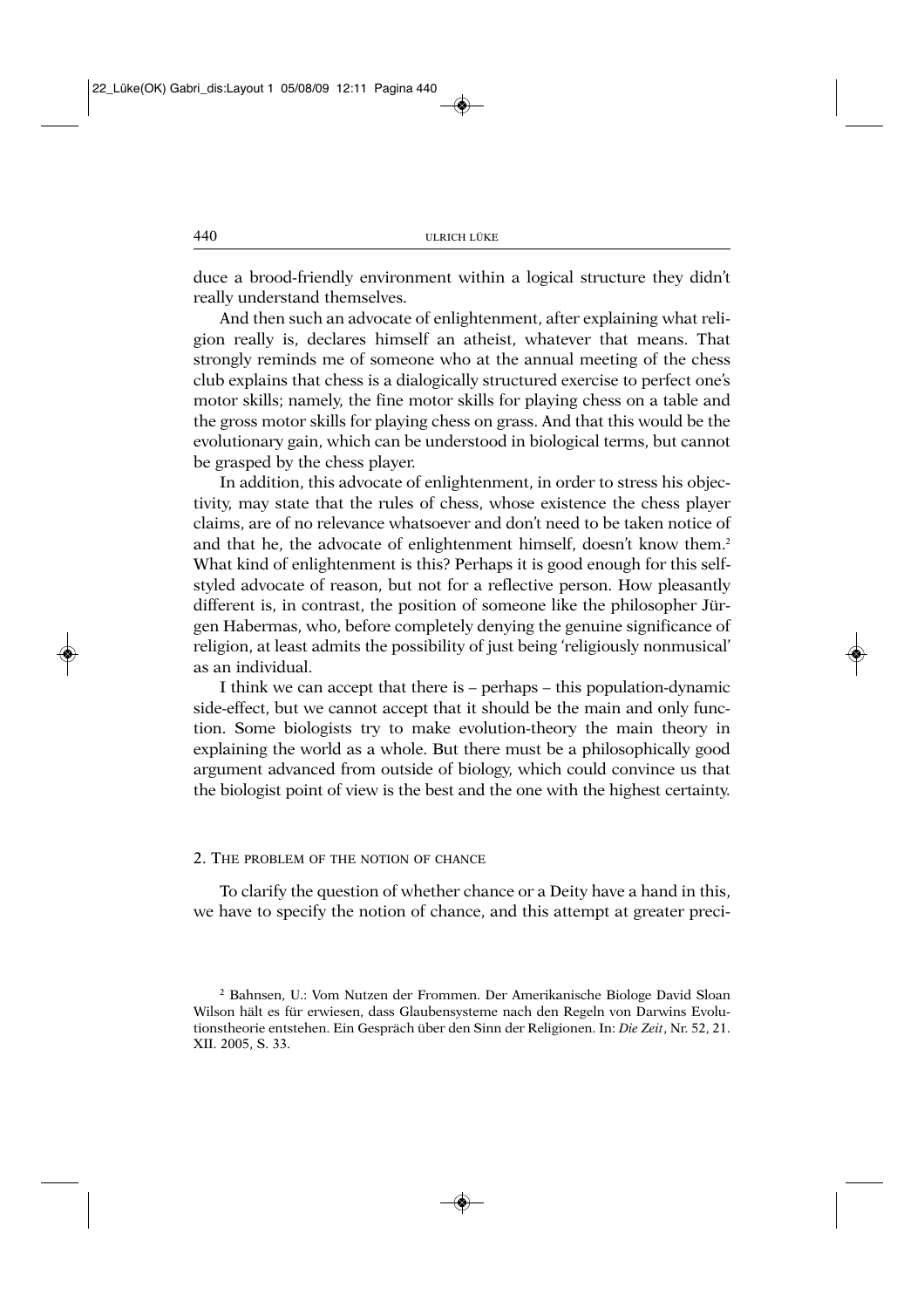sion is certainly in the best interests of science. What must be distinguished is – and in this I follow Gerhard Vollmer  $-3$ 

- 1. objective chance or randomness, as it is seen to be observable and stochastically quantifiable, but not reconstructible in causal analysis, with phenomena of quantum physics, and
- 2. subjective chance or randomness, as it occurs in biology, for instance, which is in principle accessible to a causal analysis but which, for pragmatic reasons, cannot be carried out.4

When determining the frequency of mutations for individual gene spots of higher animals, instead of random distributions, mutations accumulate in distinct areas, often called hot spots, which can and need be analysed. These mutations can only be called random in relation to their selective environments. This means they occur more or less independent of the environment, but only in as much as, or to the extent that the selective milieu itself does not contain mutagenous agents, that is substances that can induce mutations. In order to describe this independence of mutations from a selective milieu, the term randomness should not be used. It would be better just to speak of a lack of correlation or a lack of interdependence between mutation and selection. And this is what the Fluctuation Test of Delbrück and Luria (1943), the Spreading Experiment of Newcombe (1952) and the Replica-Technology of Lederberg (1952) can show.5

Even the notion of chance, as found in the books of Ernst Mayr, who is one of the founders of the Synthetic Theory of Evolution, shows that we are confronted with subjective chance. Mayr reconstructs the biological chance out of five factors:6

- 1. Mutation in one or more geneloci;
- 2. Crossing over;
- 3. Distribution of chromosomes in meiosis;
- 4. The lucky or unlucky fate of the gametes;
- 5. The lucky or unlucky fate of the zygotes.

<sup>3</sup> Vollmer, G.: Zufall in der Biologie. In: *Herder Lexikon der Biologie*. Heidelberg, Berlin, Oxford, Bd. 8, S. 509 f.

<sup>4</sup> The highly interesting experiments of Rafael Vicuña, a part of them published in these proceedings ('Bacterial Evolution: Random or Selective') show that in biology we have to do it with the second type of chance, with – in the diction of Gerhard Vollmer – the subjective chance.

<sup>5</sup> Cfr. Hagemann, R.: Allgemeine Genetik. Jena, 2. Aufl. 1985, S. 107 f.

<sup>6</sup> Mayr, E.: *Evolution und die Vielfalt des Lebens*. Berlin, Heidelberg, New York 1979, S. 18.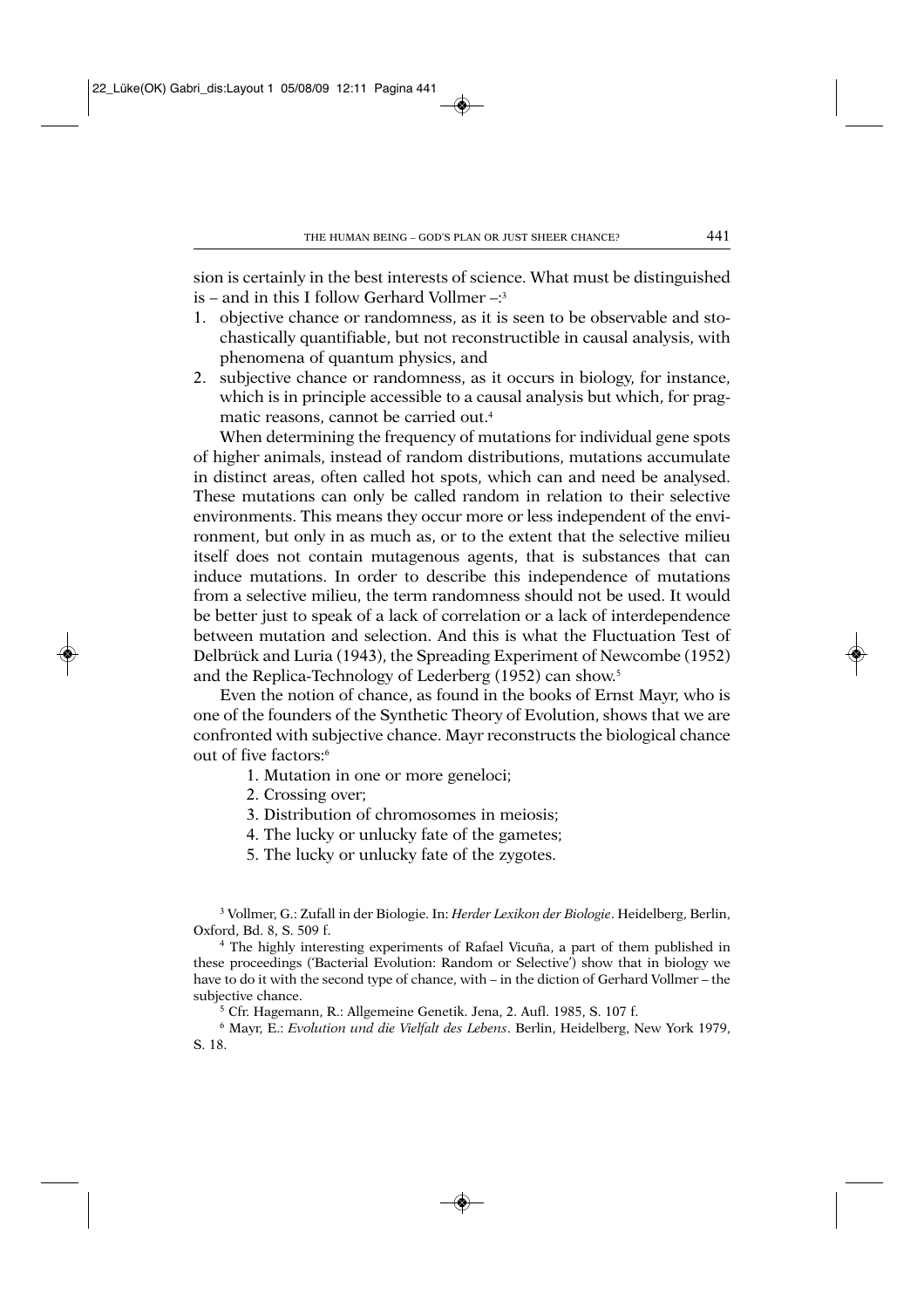When the Dictionary of the history of Ideas says that 'this element, generally known as chance, could conceivably be the failure of man to know all possible factors affecting an outcome', then it does underline the position Vollmer has taken.

The question is whether from this notion of subjective chance or randomness as used in biology any inferences can be drawn as to our image of man.

Can we conclude from the biological fact that in the course of evolution innumerable species have died out or not developed to any recognizable degree that there is basically no tendency, no direction, no improvement and no increase in complexity?

Does the concept of chance as it is normally used in biology warrant the assumption that there is no aim, no plan, no sense in evolution as Monod, Wilson, Dennett, Wuketits and others have claimed?<sup>7</sup>

The answer to both questions is a clear no. For one thing, from the mere fact that a certain result was not reached, it cannot be inferred that it had not been aimed at – by whatever processes or strategies. I may have had the intention to go to the station even if I did not reach it because I misread the map or because I gave up when I realized I would be too late for the train.

For another thing: It is perfectly possible to interpret the seeming randomness of mutation as an exploratory, innovative and distributive element in a larger plan, without disclaiming the theory of evolution in any sense.

Randomness in this sense is just another word for not yet predictable with any certainty and is neither synonymous with chaotic, nor synonymous with directionless processes either, if chance can be seen as an element of something greater.

Let me illustrate with an example. When drawing 6 lottery numbers out of 49, subjective chance plays an essential part. Nevertheless, from what goes on in the lottery drum, which is certainly random from a subjective point of view, it cannot be concluded that the whole undertaking, the lottery itself, is meaningless or unplanned.

The chance behaviour of the lottery balls can be explained by such facts as their initial states, their turning speeds, the effects of friction, the number of turns of the drum, the mechanism of final selection etc. Here chance means simply subjective ignorance because of the sheer complexity of the event. But this kind of chance is not opposed to meaningfulness, sense or plan. In fact, it serves as an incentive for participants and as a mechanism

<sup>7</sup> Cfr. Wuketits, F.M.: *Evolution. Die Entwicklung des Lebens*. München 2000.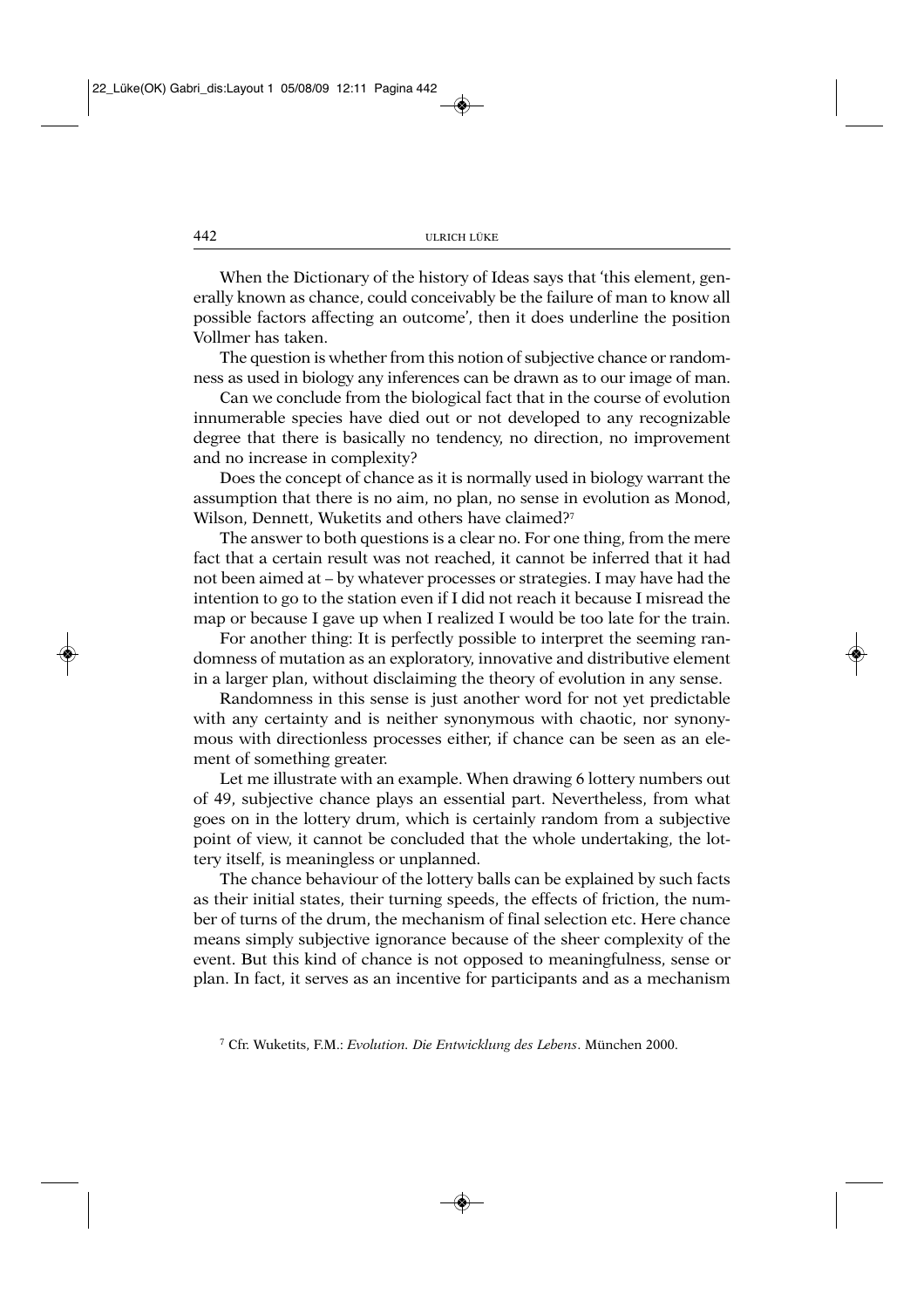of distribution to find the winners among the participants. They contribute purposefully hoping for the occasional gains, and at the same time, their contributions ensure the continued existence of the lottery. And every time the lottery-company is the winner. That's the plan behind all of the randomness and through all the randomness.

The fact that a restricted element of chance is built into the total event does in no way lead to the conclusion that the whole undertaking is meaningless, whether it be a lottery or the evolution of life. And whatever chance or randomness means, for a theologian it is always an object of the creation and not the alternative subject to the creator in the way Cardinal Christoph Schönborn suspected.<sup>8</sup>

'Perhaps chance or randomness is that grey-coloured overall or boiler suit God likes to put on if he wants to stay incognito'.

Moreover, man forms part of an evolutionary process which, not having any knowledge of the origin and the end, he only vaguely understands and which he cannot approach from an objective viewpoint. Taking his point of departure from the findings of the natural sciences, all he can do is speculate about the entirety of this process in a philosophically interesting manner. These speculations, however, don't meet the criteria of science in a strict sense any more.

Let me again make use of an analogy. The physical build of birds reflects the laws of aerodynamics, which they 'extract' from the nature which surrounds them without being aware of this process of adaptation. Similarly, the bodies of fish represent the laws of hydrodynamics which again have been extracted from their natural environments, again without any sort of active conscious participation on their part.

In these cases, Man as an external and superior observer is able, in retrospect, to discover a plan in the phylo- and ontogenesis of birds and fish, which as far as we know, they themselves cannot understand although they themselves are the agents in this process.

In a similar way, analogous to birds and fish, Man is unable to survey, discern and understand the way he came into being. He has only a partial view of the biological as well as cultural processes he is involved in. He cannot survey the entirety of these processes from an independent standpoint outside them. His speculations remain extremely uncertain no matter whether he argues as a scientist critical of religion or as a philosopher or a

<sup>8</sup> Cfr. Schönborn, C.: *New York Times* and *International Herald Tribune*.7. July 2005.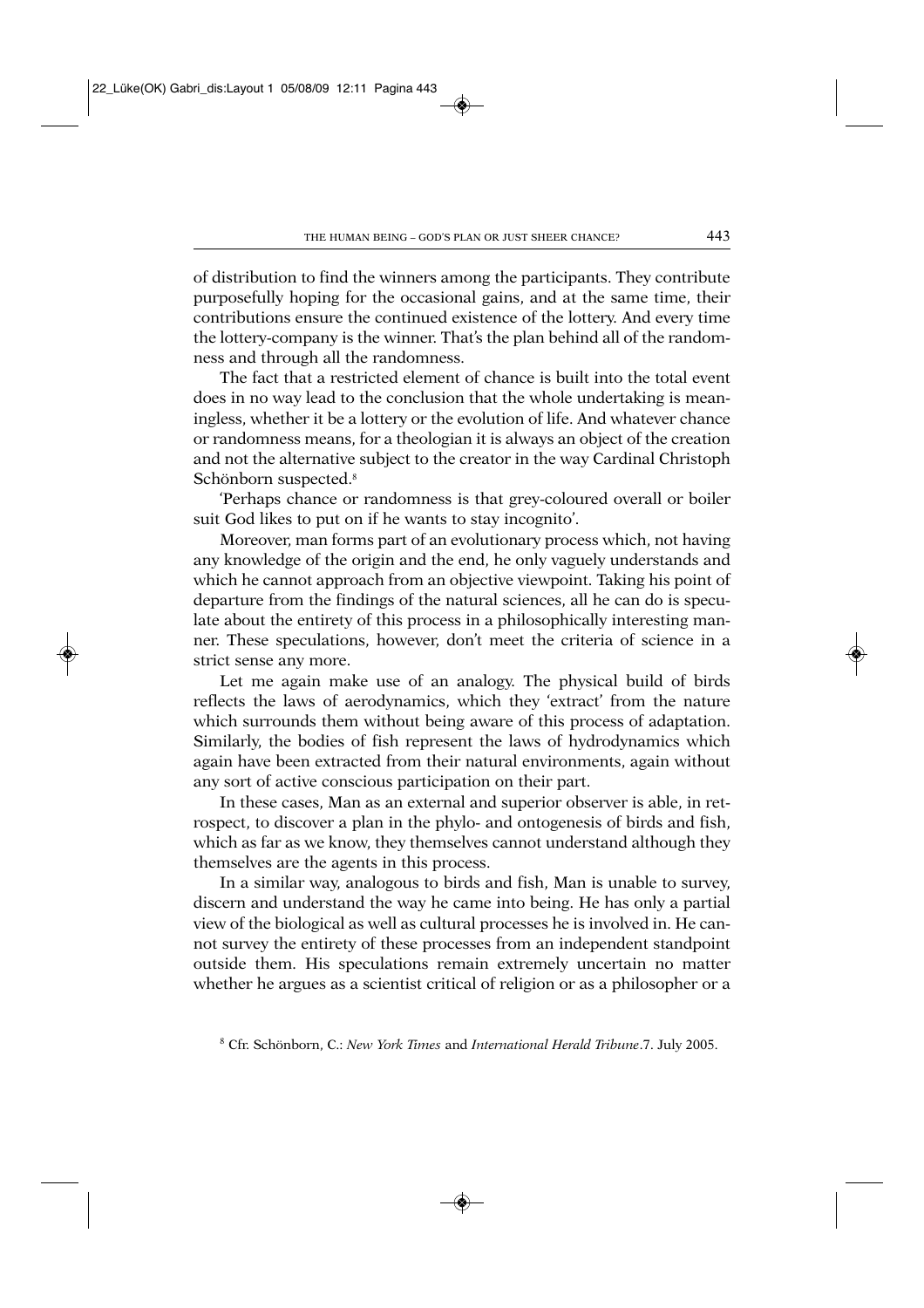theologian. Both parties – those who suggest there is a design and an ulterior meaning in evolution and those who deny this – are dealing in metaphysics. This is by no means forbidden, but those who do so should themselves be aware of it, and should make others aware of it, too.

An ideologically loaded evolutionary science that makes universal claims that transcend what is quantifiable in an empirical manner, is not what it purports to be, namely a science, but has turned into metaphysics – without knowing it or wanting others to know it.

A type of evolution theory which gives its descriptive terms such as 'random' mutation or 'necessary' selection or itself as a whole a metaphysical twist or turn, turns away from being a natural science.

The question of whether Man emerges from blind chance and owes his existence to some sort of silly coincidence, or issues from the hands of God (as Dante famously put it) is not a question of scientific certainties, nor is it a matter of vague professions of faith. In any case, it is not a question the sciences can decide, but rather a matter of belief, in favour of which more or less convincing metaphysical answers can be put forward.

### 3. A KIND OF CONCLUSION

We may have a metaphysical option – perhaps we all have one with or without a god – but that is not the truth-keeping extension of certainties given by the sciences. Naturalism is a philosophy, more often than not a metaphysical one, whether we are aware of it or not, but by no means a natural science.

Man with his 'sense of sense' is a product of evolution, too. His search for, or longing for, meaningfulness is not something grafted on to the processes of evolution, or imposed on them.9

Doubtless Darwin's theory of evolution, which has considerably been scientifically enhanced to this day, is not only a central theory in biology, but in the natural sciences as a whole. However, those biologists and philosophers<sup>10</sup> who claim it to be a theory with high significance for ethics,

<sup>9</sup> Vgl. Lüke, U.: Religiosität – ein Produkt der Evolution? In Lüke, U.: *Mensch – Natur – Gott. Naturwissenschaftliche Beiträge und theologische Erträge*. Münster 2002, S. 58 – 66.

<sup>10</sup> Vgl. Wuketits, F. M.: Das naturalistische Menschenbild. Der Mensch als Produkt seiner Entstehungsgeschichte. In Klinnert, L. (Hrsg.): *Zufall Mensch? Das Bild des Menschen im Spannungsfeld von Evolution und Schöpfung*. Darmstadt 2007, S. 165 ff. Ganz ähnlich Kanitscheider, B.: *Im Innern der Natur. Philosophie und moderne Physik*. Darmstadt 1996.